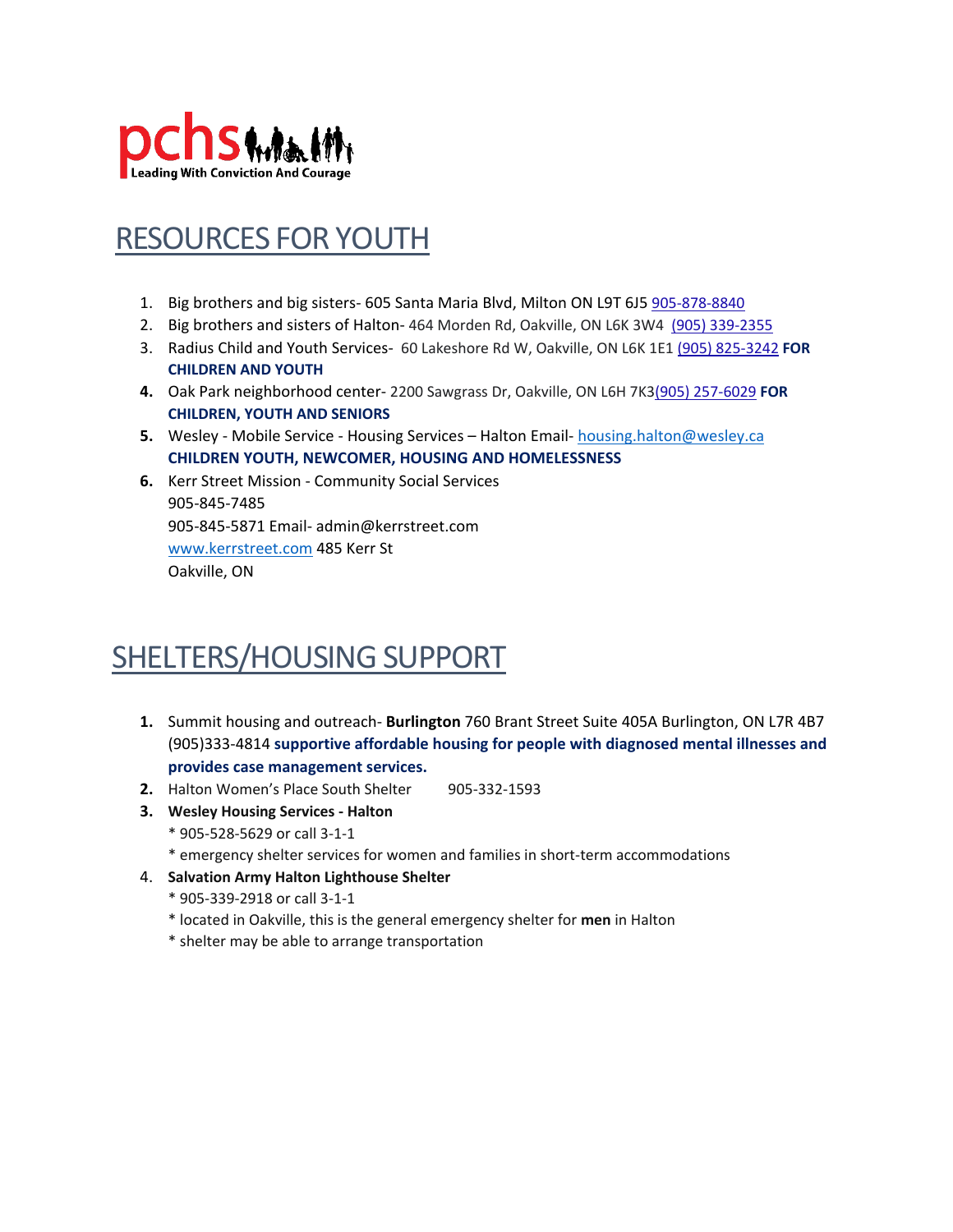# NEWCOMER AND EMPLOYMENT RELATED RESOURCES

- 1. Halton multicultural counsil 310 Main Street East Unit 107, Milton ON L9T 1P4 [905-864-6565](tel:9058646565) FOR NEWCOMERS
- 2. YMCA Employment & Training Services Burlington 500 Drury Lane Burlington, ON L7R 2X2 905-681-1140 905-681-8366

#### RESOURCES FOR PEOPLE EXPERINCING PHYSICAL/DEVELOPMENTAL DISABILITIES

- 1. Community living north Halton- 500 Valleyview Cres, Milton ON L9T 3L2 [905-693-0528](tel:9056930528)
- 2. March of dimes- 259 Robinson St, Oakville, ON L6J 1G6 [\(905\) 845-7412](https://www.google.com/search?rlz=1C1GCEA_enCA983CA983&tbs=lf:1,lf_ui:2&tbm=lcl&q=social+services+oakville&rflfq=1&num=10&sa=X&ved=2ahUKEwjSne28lPX0AhV8Ap0JHWXDAk4QjGp6BAgDEFc&biw=1366&bih=657&dpr=1) **FOR PEOPLE EXPERIENCING PHYSICAL DISABILITIES AGE 16 & UP**
- 3. Milton place & friends landing –Office Phone (Mon-Sun 24 hours 905-825-6000 or call 3-1-1 Toll Free Phone 1-866-442-5866) Website- www.halton.ca/For-Residents/Older-Adults/Community-Programs-Older- **FOR ADULTS WITH physical disabilities, frail health, Alzheimer's Disease or related dementias.**
- 4. Elite senior care- [416-223-2831](tel:416-223-2831%E2%80%8B%E2%80%8B) **Housekeepers and nany**

## ADDICTIONS AND MENTAL HEALTH RESOURCES

- 1. Halton Family services 86 Main St E, Milton ON L9T 1N3 https://thrivecounselling.org[/ 905-](tel:9058453811) [845-3811](tel:9058453811) **COUNSELLING AND MENTAL HEALTH**
- 2. STRIDE- 247 North Service Rd W Suite 200, Oakville, ON L6M 3E6 **[Phone:](https://www.google.com/search?rlz=1C1GCEA_enCA983CA983&q=stride+oakville+phone&ludocid=9350109474145033203&sa=X&ved=2ahUKEwj31aCBmPX0AhURkIkEHdqiAycQ6BN6BAgKEAI)** [\(905\) 693-4252](https://www.google.com/search?rlz=1C1GCEA_enCA983CA983&tbs=lf:1,lf_ui:2&tbm=lcl&q=social+services+oakville&rflfq=1&num=10&sa=X&ved=2ahUKEwjSne28lPX0AhV8Ap0JHWXDAk4QjGp6BAgDEFc&biw=1366&bih=657&dpr=1)
- **3.** Summit housing and outreach- **Burlington** 760 Brant Street Suite 405A Burlington, ON L7R 4B7 (905)333-4814 **supportive affordable housing for people with diagnosed mental illnesses and provides case management services.**
- 4. Child & family pathways- **Phone: 905-741-3386 Email: [devin@childandfamilypathways.com](mailto:devin@childandfamilypathways.com) FAMILY COUNSELLING**